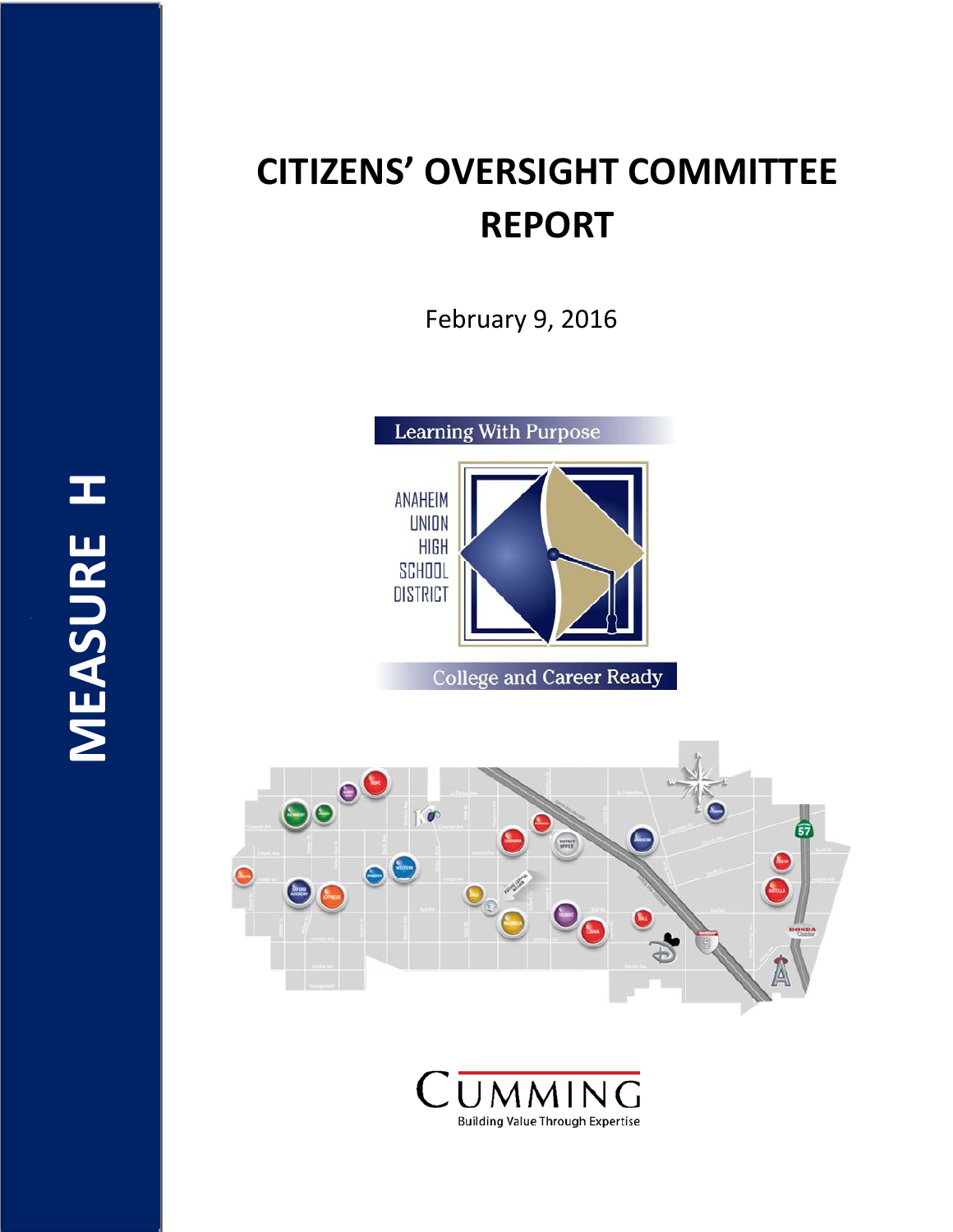

| <b>SECTION 1.0</b> | $3 - 7$                                                                                                                                                                                                                                                                                   |
|--------------------|-------------------------------------------------------------------------------------------------------------------------------------------------------------------------------------------------------------------------------------------------------------------------------------------|
|                    | Introduction<br>Program Narrative<br>Wave 1 Projects - Update<br>Katella High School DROPS - Site Improvement Project<br>$\bullet$<br>Dale Jr. High School New Construction and Modernization<br>$\bullet$<br>Project<br>Brookhurst JHS - Security Fencing and Site Drainage<br>$\bullet$ |
|                    | <b>Improvement Project</b><br>Cypress High School Site Improvement Project<br>$\bullet$                                                                                                                                                                                                   |
| <b>SECTION 2.0</b> |                                                                                                                                                                                                                                                                                           |
|                    | <b>Upcoming Procurement of Services</b>                                                                                                                                                                                                                                                   |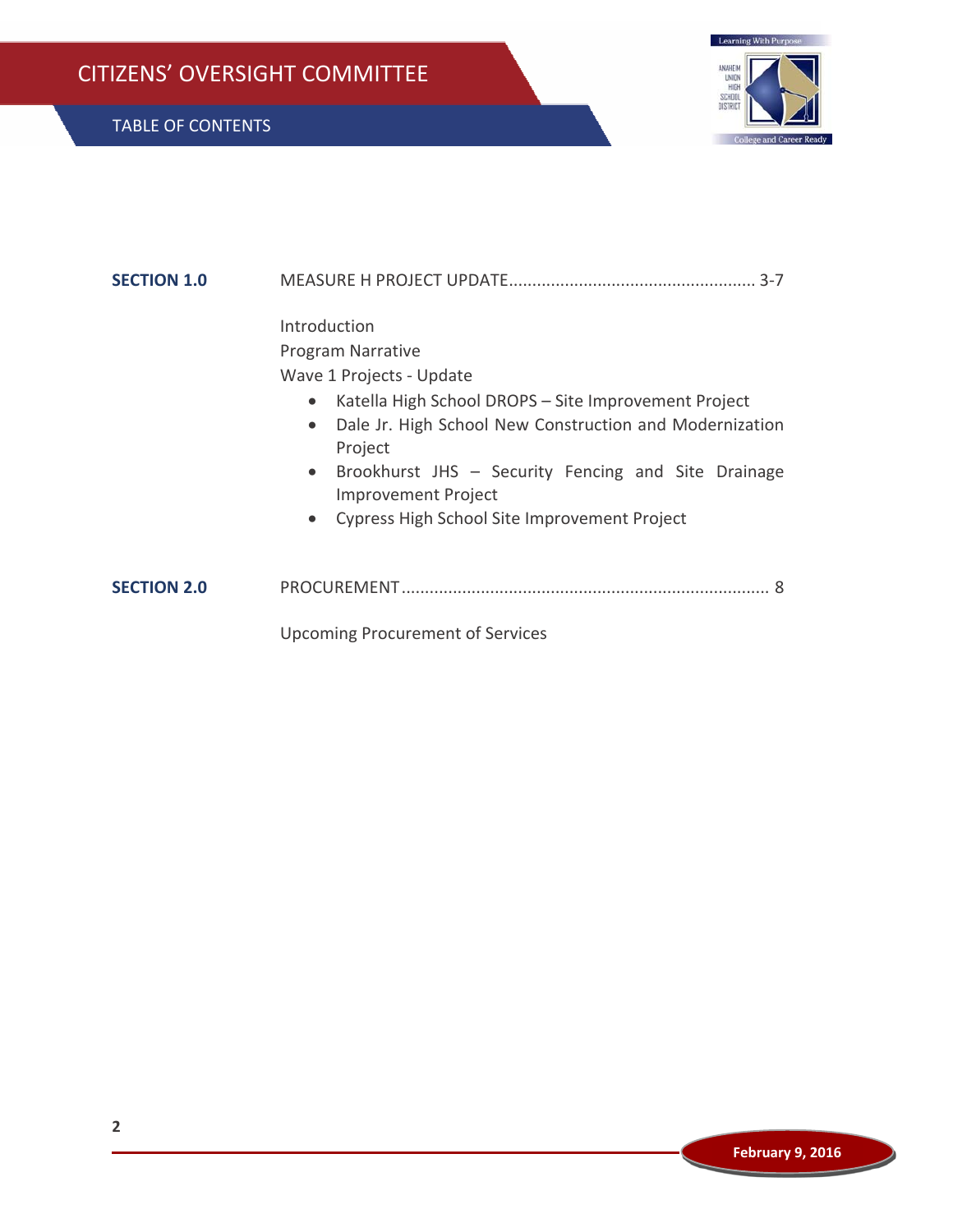

#### **INTRODUCTION**

The purpose of this report is to document the Program Team's ongoing efforts and progress related to the District's Capital Improvement Program with an emphasis on Measure H. As a collaboration between District staff and Cumming Construction Management, the updated monthly reports will focus on the design and construction progress of Wave 1 projects and subsequent Wave projects.

This document is intended to report on the progress of the Capital Improvement Program through January 2016.

|  | <b>The Program Team</b> |  |
|--|-------------------------|--|
|--|-------------------------|--|

| Anaheim Union High School District                              | <b>Cumming Construction Mgmt., Inc.</b> |  |
|-----------------------------------------------------------------|-----------------------------------------|--|
| Superintendent,<br>Dianne<br>Asst.<br>Poore.<br><b>Business</b> | Anthony Sanchez, Vice President         |  |
| Patricia Neely, AIA, Director                                   | Richard Brand, AIA                      |  |
| Facilities Planning, Design and Construction                    | Program Manager                         |  |
| Ralph Figueroa, Director                                        | Tony Salcido,                           |  |
| Maintenance and Operations                                      | Senior Project Manager                  |  |
| Bruce Saltz, CPA                                                | Salvador Orellana,                      |  |
| Controller                                                      | Project Manager                         |  |
| Jennifer Keys                                                   | <b>Brianna Quintanar</b>                |  |
| <b>Procurement Contract Specialist</b>                          | Assistant Project Manager               |  |

#### **PROGRAM NARRATIVE**

#### **Measure H Passes**

After the approval of Measure H in November 2014, AUHSD began the development of the design and construction program.

The passage of Measure H will enable the District to make critical repairs to aging campuses and provide students with the 21st century learning environments they so richly deserve.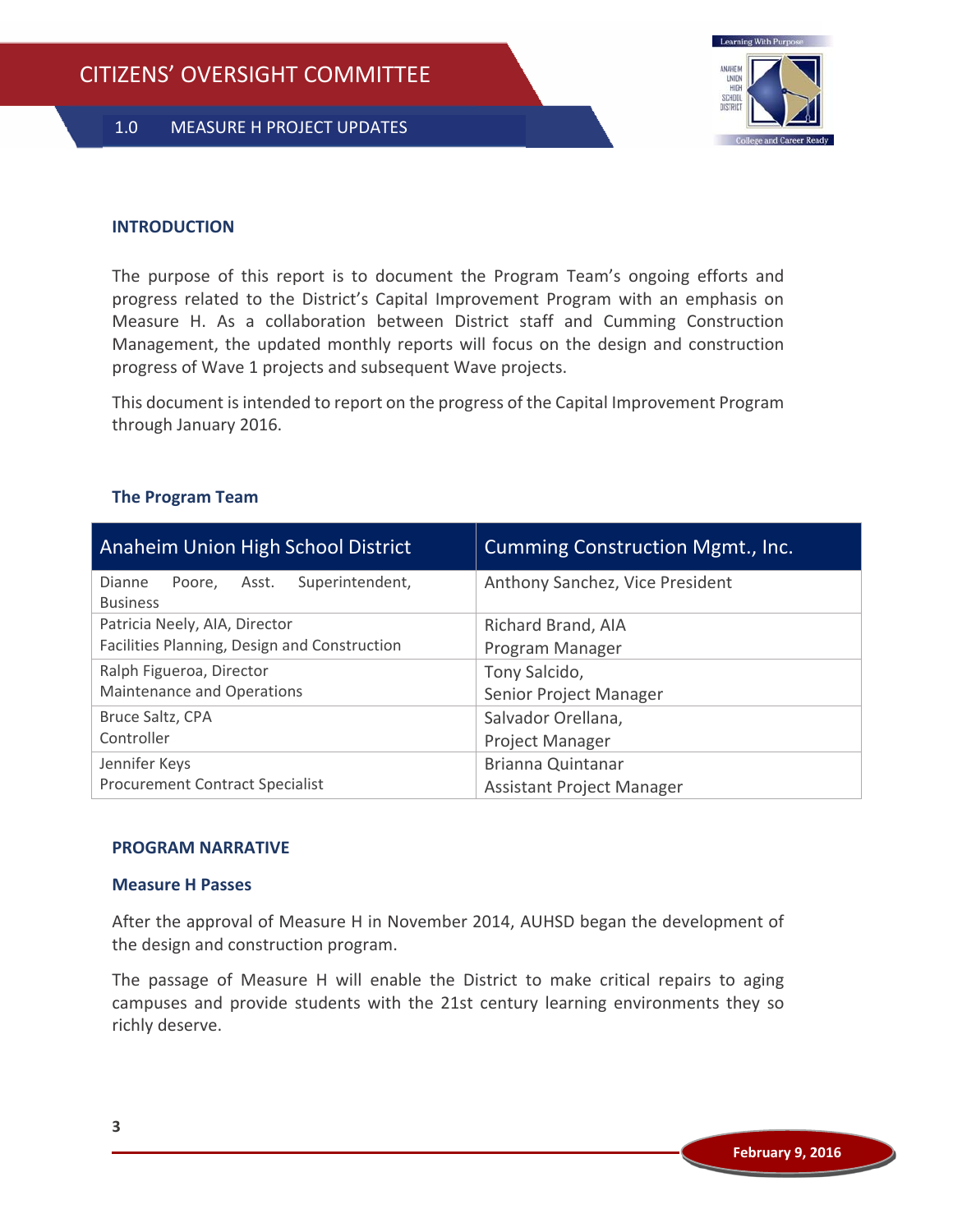

## **WAVE 1 PROJECTS**

# **Katella High School DROPS – Site Improvement Project**

## **DUE DILIGENCE ACTIVITIES**

- o Pinner Construction Company was awarded the Lease‐Leaseback Guaranteed Maximum Price Due Diligence contract and Notice to Proceed ("NTP") No. 1 was issued on November 6, 2015.
	- Based on a competitive subcontractor bidding process (3 minimum bids) which took place in December and January, a Guaranteed Maximum Price ("GMP") was developed by Pinner Construction Company for the District's and PPM's review.
	- Once the GMP amount has been agreed upon and the proposed Phasing Plan and Construction Schedule has been finalized, a recommendation will be prepared for Board approval on February 18, 2018.
- o Pinner presented a preliminary Guaranteed Maximum Price (GMP) on January 22, 2016 which was over the established project budget.
- o The Project Team has completed a Value Engineering (VE) review to bring the project back into budget. With the VE scope of work agreed upon, Pinner and the District began the formalization of the Construction Services Agreement for Board approval on February 18, 2016. Our VE efforts were focused on maximizing the requirements of the DROPS grant.
- o Barring an extreme El Niño event this winter, we are anticipating issuing a Notice to Proceed ("NTP") No. 2 to start mobilization mid‐ February 2016. We expect construction to begin first part of March 2016. The project will complete in one year.
- o The E‐Rate project for Katella HS that will augment WiFi capabilities in the classrooms, the athletic fields, the new shade structures and the outdoor learning areas is currently being bid. Two job walks with prospective bidders were conducted at the school to offer firsthand knowledge of specific room and site conditions. Conduit between buildings will be provided by Pinner to ensure wiring pathways are trenched and installed before the new flatwork is poured.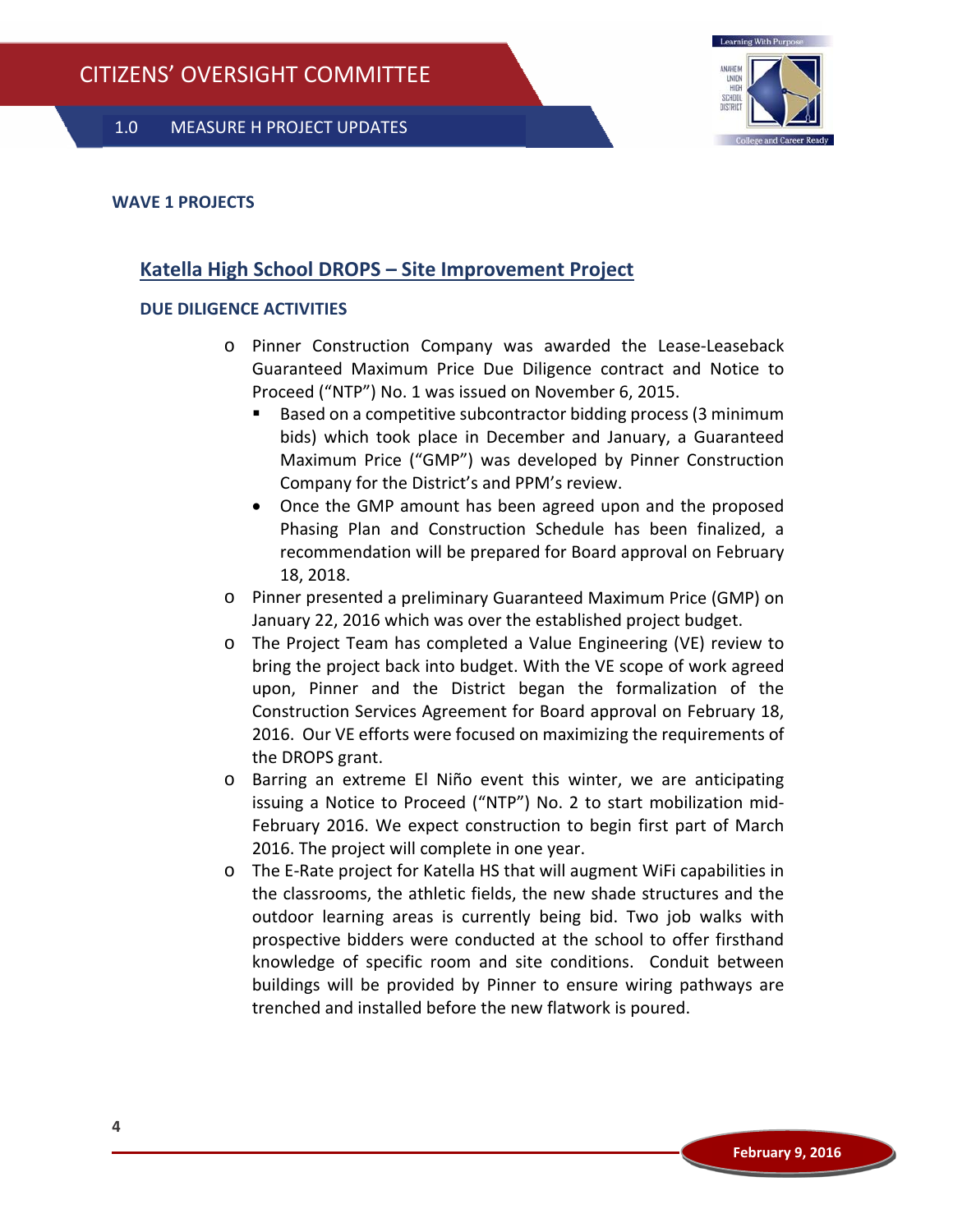

#### **BUDGET**

- o \$12.8 Million Total Project Budget ‐ \$11M for construction.
- o Includes \$2M from the DROPS grant
- o Modernization: Potential State Matching Funding of \$4.3M

## **SCHEDULE**

- o LLB/GMP NTP 1 Agreement Completed
- o DSA Amendment Approval Completed
- o GMP NTP 2 Mobilization for Construction February 2016
- o Construction Completion One Year (2017)

# **Dale Jr. High School Modernization and New Construction Project**

## **PLANNING ACTIVITIES**

- o Ghataode Bannon Architects ("GBA") has begun the program validation phase of the project. Program validation is an important phase in the development of the design, especially with potentially complicated Modernization and New Construction components of the overall project. Based on the two initial program review meetings with the school administrators, GBA will provide various program and construction cost alternatives for our review.
- o Working with the Districts' state funding consultant, School Facility Consultants, we are exploring the potential for state matching funds for Modernization and New Construction to augment the project funds for this school.
- o The topographic and boundary survey of the site has been completed and the Title Report information has been included in the final survey document. Four easements were recorded on the property.
- o The District is exploring the repurposing of the old Polaris in lieu of its demolition. Our state funding consultant is evaluating whether the District could capture modernization eligibility dollarsfrom thisfacility to augment Dale's Measure H budget.

#### **BUDGET**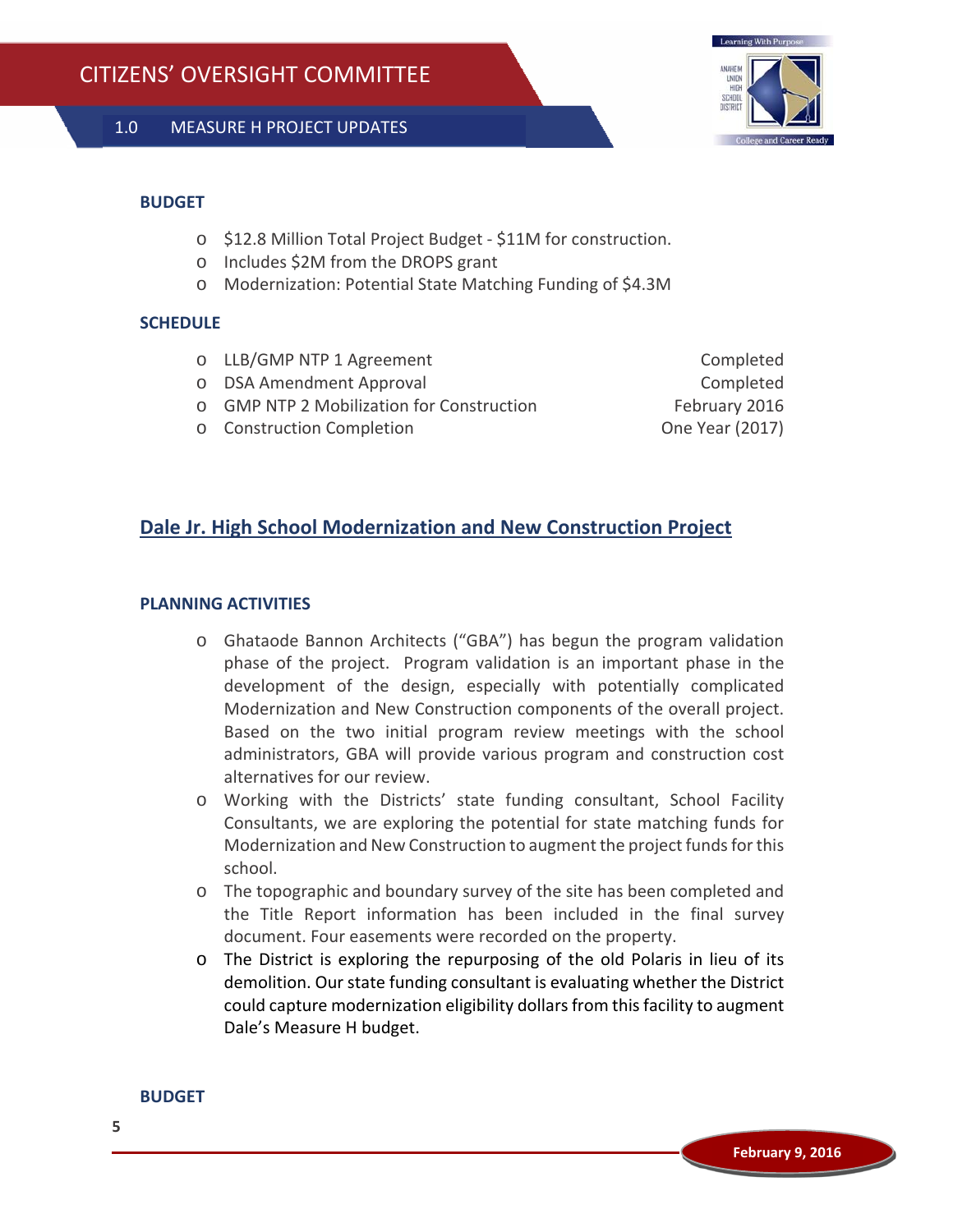

- o \$25 Million Total Project Budget ‐ \$20M for construction
- o Modernization: Potential State Matching Funding of \$1.4M
- o New Construction: Potential State Matching Funding of \$4.2M
- o Polaris (Unoccupied Building): Potential State Matching Funding of \$2.9M is being confirmed for eligibility.

## **PROPOSED SCHEDULE**

- o Begin Program Validation November 2, 2015
- o Schematic Design Approval May, 2016
- o Design Development Approval July, 2016
- o Construction Document Approval December, 2016
- 
- o Issue For Bid (Design Bid Build) July, 2017
- o NTP for Construction September, 2017
- o Substantial Completion October, 2018

o DSA Approval June, 2017

# **Brookhurst JHS ‐ Security Fencing and Site Drainage Improvement**

## **PLANNING ACTIVITIES**

- o Staff met with the school administration to discuss the scope of work and the appropriate layout of the security fencing. This project will be the first phase of the implementation of the security fencing at this campus. It will provide complete separation from Brookhurst Park. A second phase (front of the school along Crescent) will be implemented with the reconfiguration and extension of the parking lot along Crescent (overall Measure H modernization project of the school).
- o Title reports are currently being searched to confirm site boundaries and easements prior to start of our design efforts. There is a potential issue with the city park's baseball field encroaching onto the District's property. Staff is in the process of confirming the encroachment.
- o The project is slated for construction late Summer or early Fall.
- o Budget: TBD.
- o Designer: NB Consulting.

# **Cypress HS – Site Improvement Project**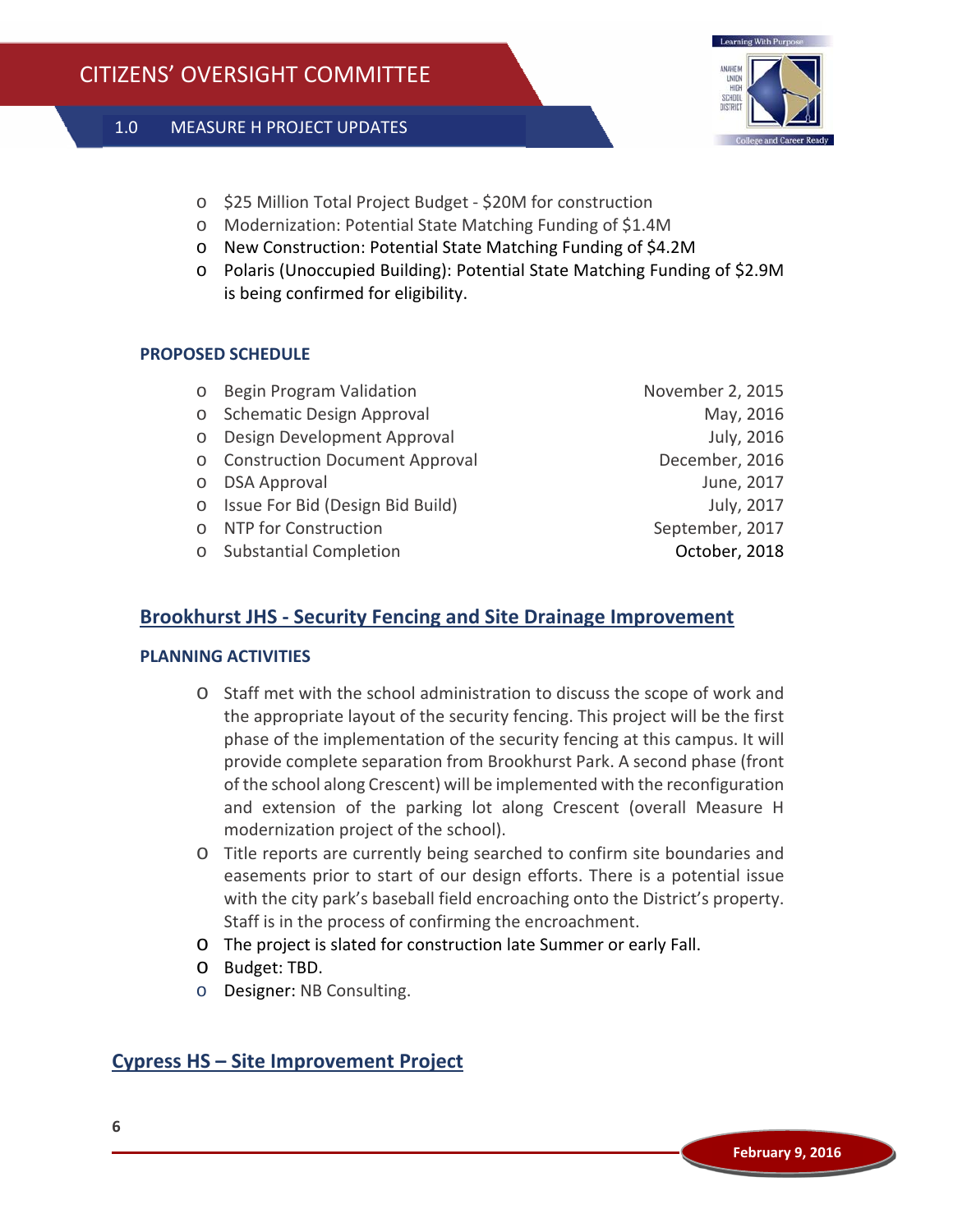

#### **PLANNING ACTIVITIES**

- o The Project Team is finalizing the scope of work and corresponding project budget and schedule with the User Group. The District is reviewing availability of State Matching Funds.
- o NAC architects will submit a fee proposal for review and approval once the scope of work and budget has been approved.
- o The District met with the City of Cypress on January 7, 2016 to review the following items:
	- **Traffic congestion along Valley View Street and ways to improve** circulation
	- City of Cypress easement for future storm drain
	- Installation of site security fencing that will separate the City park from the school's playfields
	- A request for the city of Cypressto initiate a Traffic Warrant (Signal) Study is in progress. Doug Dancs from the city of Cypress will receive the District's request.
- o A topographic/ boundary survey has been completed and the Title Report research is continuing. The final topo/boundary survey will include all recorded easements on the property.
- o A Solar Photovoltaic RFP to install carport shed style arrays on the main parking lot is being prepared for its release to solar companies in February. A presentation to the Board of Trustees will be scheduled in the near future.
- o The project budget and schedule are currently being developed.